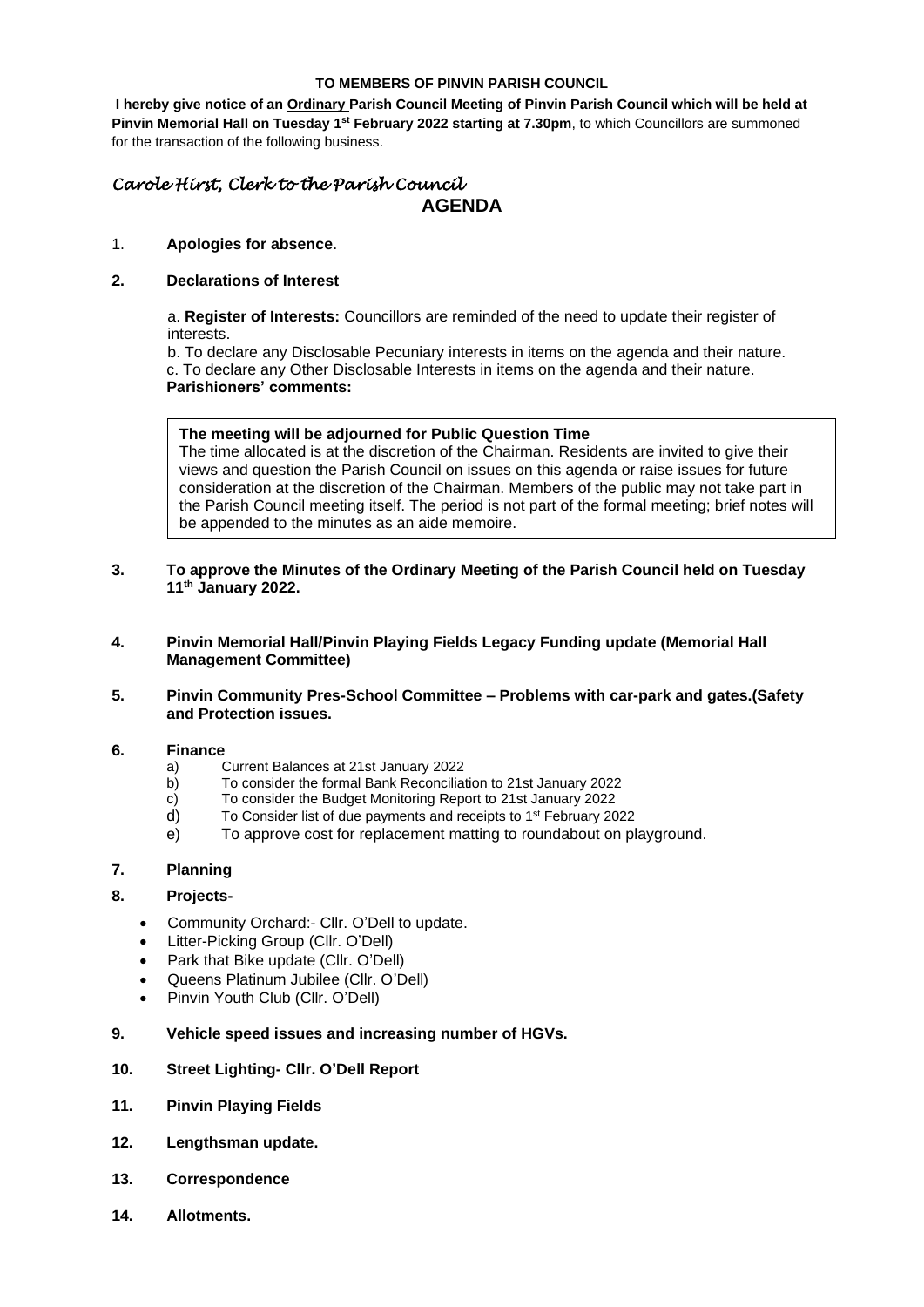- **15. Mushroom Farm Planning update**
- **16. Footway Lighting – Upton Snodsbury Rd, Pinvin (Cllr. O'Dell update)**
- **17. Reports District & County Councillors**
- 18. **Date of next meeting-** Tuesday 1<sup>st</sup> March 2022 Ordinary Parish Council Meeting 7.30pm

**--------------------------------------------------------**